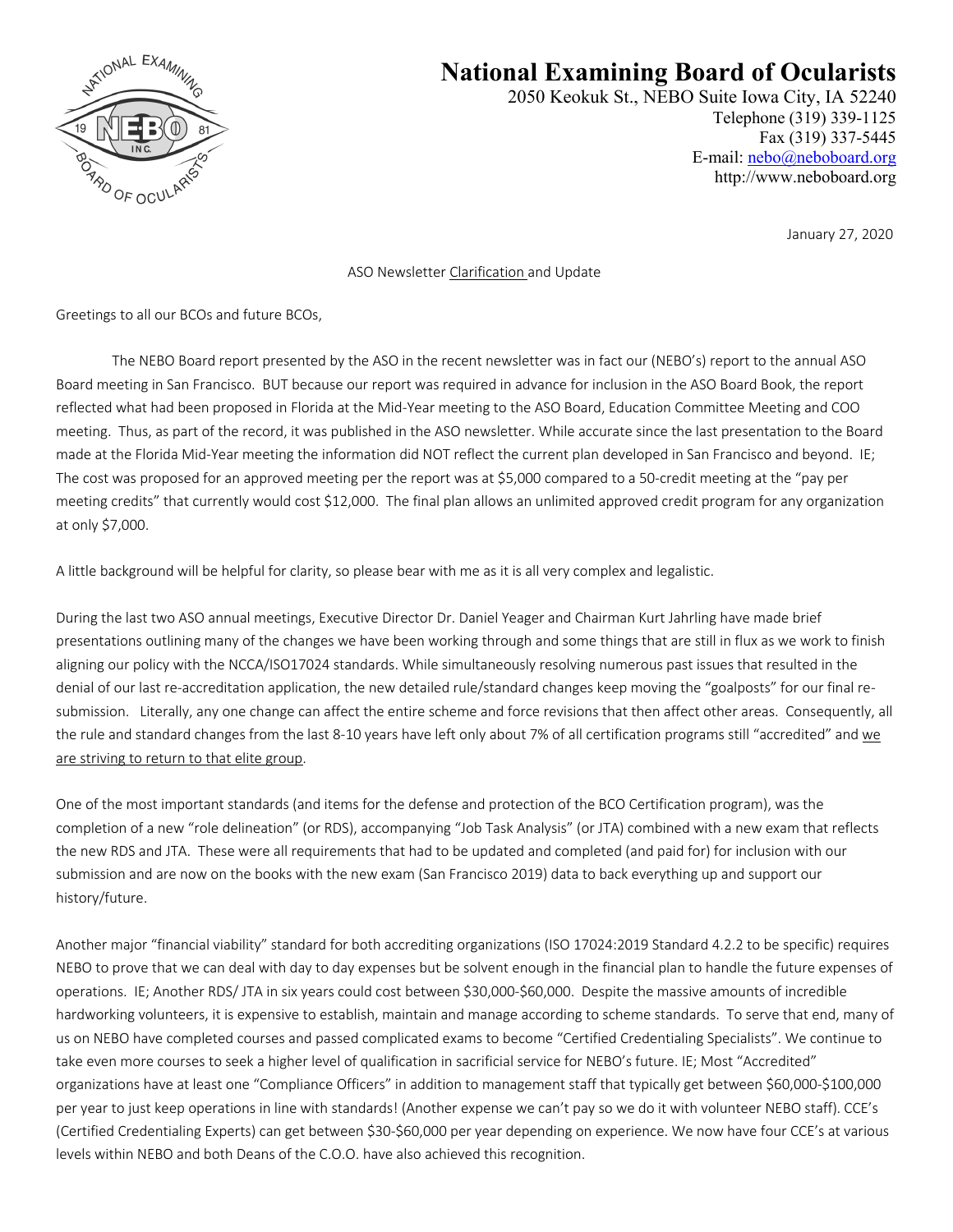The current plan, pending on final adjustments and application corrections for the area of "Recertification Standards";

- 1. Rather than rely on "Grants", "yearly program review costs" or "fee for approved program credit" financial models from the past that did work but aren't sufficient in today's environment to fund NEBO, we will use a flat program fee of \$7,000 for any approved program for BCO's to receive CE credits from. This opens programs (with prior review) from all over the world to the BCO to receive CE credits without paying a separate additional fee! This solves a standard for the new application.
- 2. Using a yearly "Maintenance of Certificate" (dues by any other name) the plan helps us solve another required standard. This idea and cost estimate have been presented by NEBO to Ocularists in our last couple of updates/meetings. The yearly M.O.C. originally estimated at \$200 will actually be \$250 as of this writing. This solves a standard for the new application.
- 3. Registration (which alternates every 3 years with Recertification every 6th year) and the associated costs will be eliminated after a 3 year transition to get everyone into the new timeline. Note: we will be sending out the completed timeline, transition and recertification explanation once finalized. This eliminated a problem for many standards and points of confusion for us all!
- 4. Recertification will be the only thing you will do every FOUR years with 200 credits. Currently you "Register" with 50 Credits every 3rd year and Recertify with 300 credits (or retest) every 6<sup>th</sup> year. After the transition time period of 3 years, using our current credit requirements and look back period everybody will have either "Registered" or "Recertified" and be on the new plan. The credit ratio WILL REMAIN THE SAME!!!! (Currently, 300 credits / 6 years and the new will be 200 credits/4 years, 300/6, 200/4)
- 5. Will be going to a January 1 thru December 31 year that will comply with the yearly "MOC". NOT the June to June yearly cross over confusion. This solves several standards AND satisfies the Insurance standard questions of "Is a certain BCO current and in good standing".
- 6. BY paying your yearly "MOC" and attending approved NEBO programs (IE; ASO or IAO and future groups) to get the needed 200 credits for your four-year recertification you would pay NOTHING else! If you fail to get 200 credits in four years you would have to pay to take the written test to retain your certification just as you do now.
- 7. During the transition period of the next three years (when you would normally either register or recertify), you will still pay the yearly "MOC" and the current rate for registering (\$350) or recertifying (\$650) as needed. The following year your "MOC" is waived (or free). This plan supports all the transition costs and increased expenses for the new standard and makes it equitable for all.
- 8. You may still apply and receive for credits for Journal Articles, lectures, book articles other non-pre-approved Ocularist's meetings as before. Submit application with a \$50 nonrefundable fee and NEBO will assign credit to the lecture/article/etc. based on time/content/etc. and you'll have the option to approve or deny these credits at \$10 per credit. These applications must be sent within the same calendar year as the event. Once approved these credits are good until your expiration date.
- 9. Finally, after the transition period, there will be no more credit look backs. Credits will need to be obtained within the 4-year recertification cycle to be relevant (Issue date- expiration date). This is a very complex standard for recertification that all programs must have beyond original certification for the protection of the public as represented by the Certification.

CLIFF NOTES for what will be happening in the near future;

FOR NOW, continue with your upcoming requirement; registration and 50 credits in the last seven years, or recertification and 300 credits in the past seven years plan.